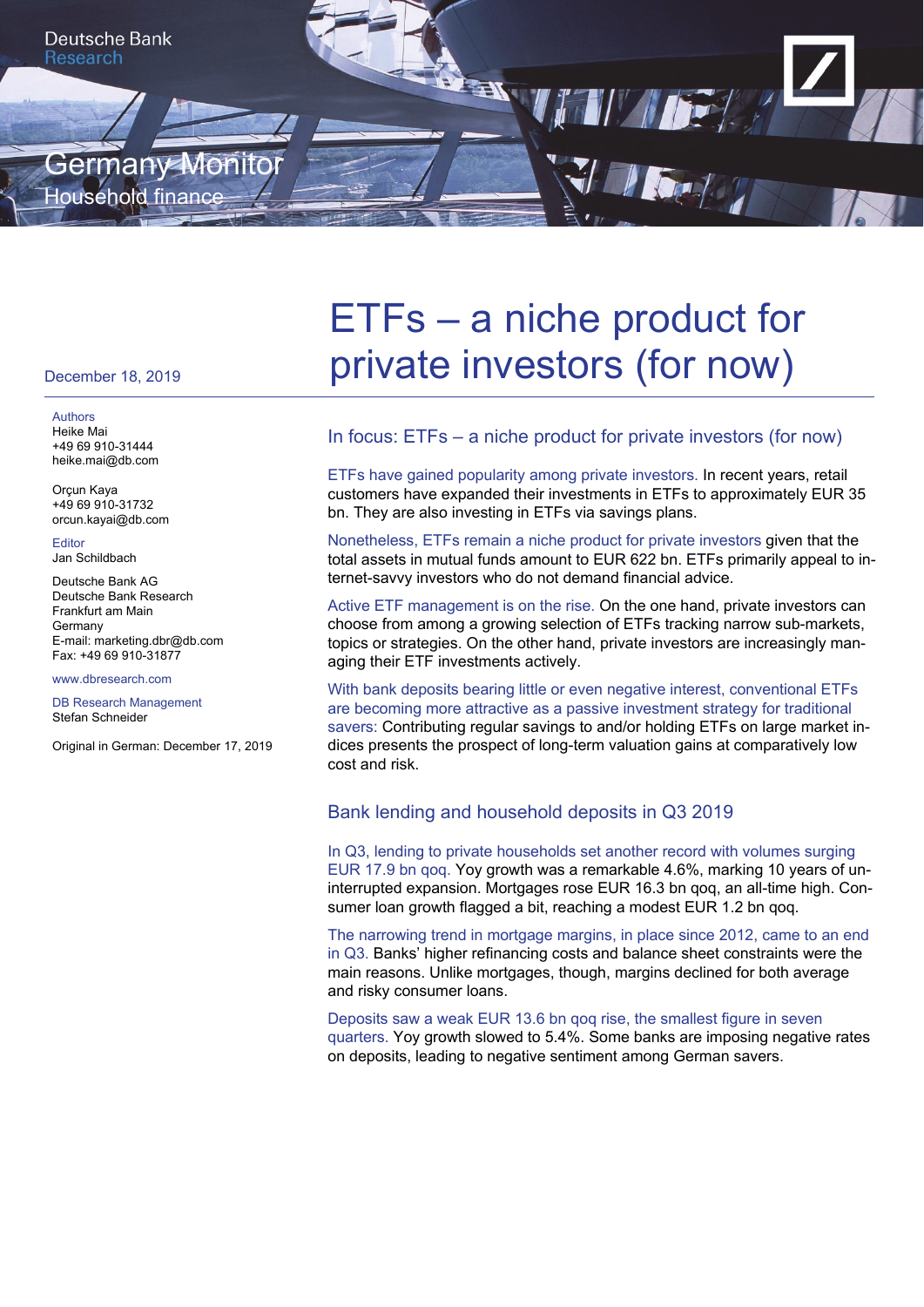





open-ended retail funds (without ETFs)

Spezialfonds and closed-ended retail funds

Sources: BVI, Deutsche Bank Research

ETF assets held by private households in Germany on the rise  $\sqrt{2}$ 



Sources: extraETF, Deutsche Bank Research \*Aggregated data from 10 direct banks in Germany

## Exchange-traded funds in Germany

In Germany, at least EUR 144 bn is held in exchange-traded funds (ETFs).<sup>1</sup> In other words, ETFs account for 13% of the assets in open-ended retail funds, even though the first ETFs were only listed on Deutsche Börse in 2000. Institutional investors hold the majority of ETF assets, though 15-20% are held by private investors, according to industry estimates.

ETFs were originally introduced in Germany as passive funds that track the composition of a broad market index (e.g. MSCI World, Euro Stoxx 50, Dax). In contrast to conventional mutual funds, ETF shares are listed and traded on a stock market.<sup>2</sup> In order to invest in ETFs, retail clients only need a securities account and a broker. In most cases, ETF shares can also be bought and sold over-the-counter through electronic trading platforms.

ETFs that track large market indices enable especially retail investors to invest in the capital markets at low cost and with broad risk diversification, as the management fees are usually lower than those of actively managed mutual funds.

# ETFs and private investors: Strong growth, small size

ETFs have gained considerable popularity as an investment option among private investors. Retail customers have expanded their investments in ETFs multiple times in recent years to approximately EUR 35 bn. The ETF business with private households is conducted largely online through direct banks, where approximately EUR 27 bn of retail ETF assets are held. Over the past five years, the direct banks have seen almost uninterrupted net inflows. In addition, an estimated EUR 4-6 bn is invested in ETFs through other banks and up to EUR 3 bn through robo-advisors. Despite this impressive development, ETFs remain a niche product considering that the total investments by German private households in mutual funds amount to EUR 622 bn.<sup>3</sup>

Private investors are also increasingly investing in ETFs via savings plans. The number of savings plans has grown to 1.1 m, with the average monthly savings contribution climbing to EUR 162 in September 2019. To date, private customers have invested roughly EUR 4.5 bn in ETFs through this channel. There is a large and varied range of savings plans on offer, with features such as a choice of ETF or flexibility in savings contribution as well as fee models.

# ETFs go active

ETFs no longer mean passive asset management in all instances. Indeed, there is a move towards active investment behaviour.

This is evident from a broadening of the ETF product range and a simultaneous trend towards specialisation among individual ETFs offered to private investors. There are now ETFs that track not only the well-known indices of large stock markets, but also an array of sub-markets, topics and strategies such as fixed income, commodities, individual sectors, volatility indices, or sustainability. Active ETFs weight their portfolios in accordance with certain strategies. There are also new products available that are "exchange-traded" but not "funds". These

 $\overline{a}$ 1 German Investment Funds Association (BVI), as of Q3 2019. According to the BVI, the attribution of ETFs to the German market is not comprehensive, as especially ETFs issued in Ireland are not fully recorded. For this reason, the reported volume has to be regarded as a lower bound.<br><sup>2</sup> A comprehensive description of  $ETE$  trading can be found in Doutsche Bundesbank. The

A comprehensive description of ETF trading can be found in Deutsche Bundesbank, The growing importance of exchange- traded funds in the financial markets, Monthly Report October 2018, pp.  $79-101$ .

Deutsche Bundesbank, Statistics on securities holdings, August 2019.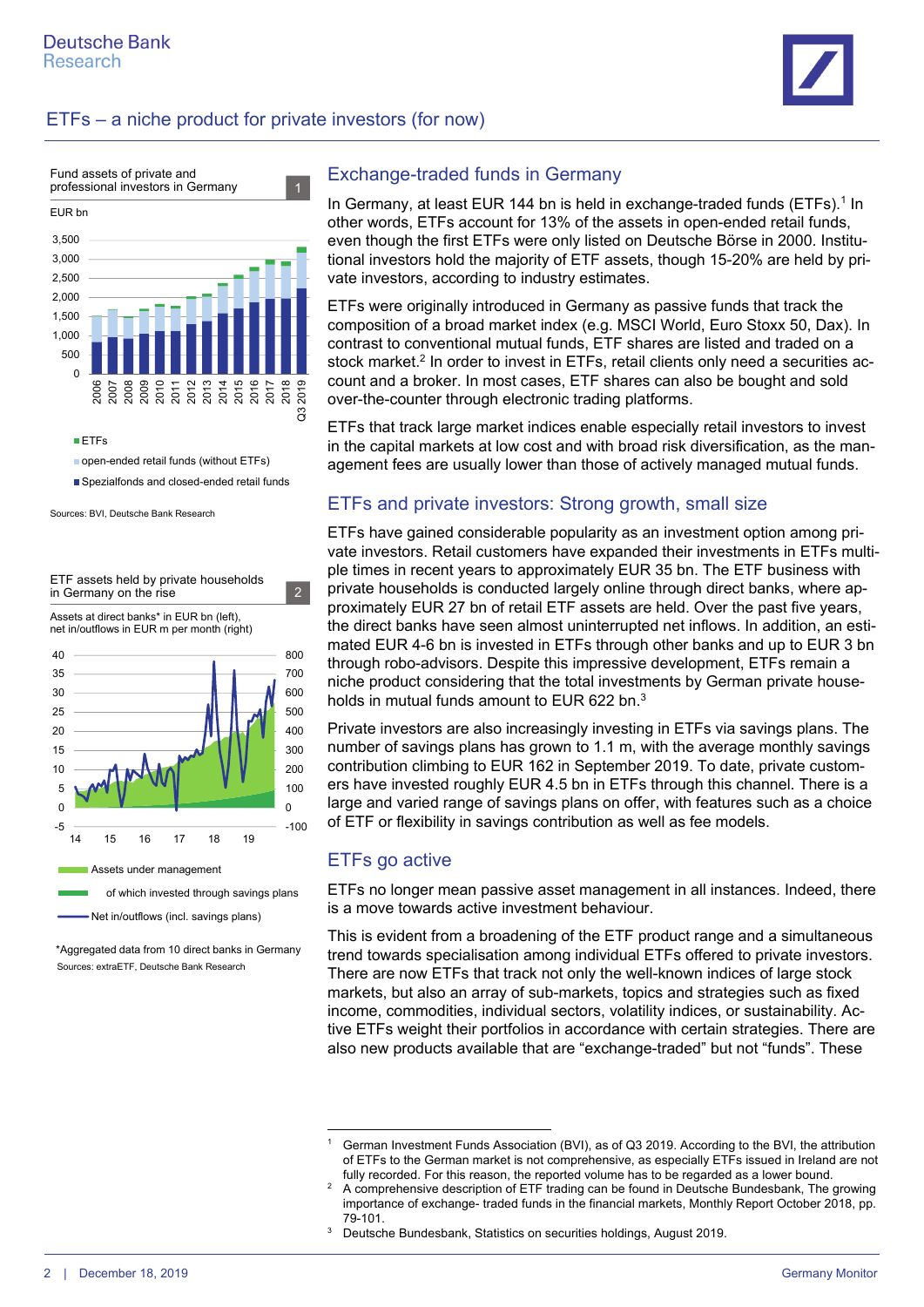



Sources: extraETF, Deutsche Bank Research

Private households: More ETF transactions, smaller orders\* 4

Buy/sell orders in thousand transactions per month, order size in EUR thousands (monthly average); without savings plans



\*Aggregated data from 10 direct banks in Germany

Sources: extraETF, Deutsche Bank Research

8% of German citizens hold or used to hold ETFs 5

Share of private individuals that hold or used to hold securities (representative survey, 2019)



Sources: ebase, Deutsche Bank Research

include debt securities such as exchange-traded commodities (ETCs) and exchange-traded notes (ETNs).4 Choosing an ETF that tracks a narrow or a strategy index reflects the expectation that this segment will show a better performance than the overall market, which a broad index would track.

There is also a growing trend towards private investors actively managing their ETF investments, as indicated by their increasing trading activity. The number of ETF orders (apart from savings plans) has seen a particularly sharp rise since 2017, in parallel with the volatility of trading activity. Meanwhile, the average size of each order fell to EUR 2,659 (buy) and EUR 4,484 (sell) in September 2019, with the number of buy orders exceeding sell transactions by a factor of two or three in most months.

However, studies suggest that returns for private investors from active ETF management are lower over the long run than returns from holding a less expensive ETF on a broad index would have been, as retail investors could not beat the market due to poor transaction timing and the selection of specialised ETF<sub>s.<sup>5</sup></sub>

# Out of the niche?

So far, few private investors use ETFs. Only 8% hold or used to hold ETFs, compared to 25% with investments in shares and 19% in conventional mutual funds. That is because ETFs are a low-cost product for self-directed investors. In buying an ETF, there is no issue surcharge to pay for investment advice as is the case with conventional funds. Thus, ETFs are largely sold through online channels and without personal financial advice. As a result, (potential) ETF investors are largely private individuals who feel knowledgeable about financial transactions and are familiar with online brokerage. Even robo-advisors which provide digitalised financial advice, have failed to tap into new customer segments for ETFs.

However, the sustained low-interest-rate environment makes it likely that traditional savers will increasingly familiarise themselves with ETFs. More and more credit institutions are passing on the ECB's negative interest rate to retail customers, which may cause many households to reassess their previous savings and investment decisions. Unlike bank deposits, ETFs represent an asset class that is subject to liquidity risk and fluctuations in value. However, ETFs can be an attractive alternative when compared to other asset classes. Notably, savers who do not want to make frequent changes to their investments stand to benefit from ETFs as a form of passive investment: contributing regular savings to and/or holding ETFs in large market indices provides potential for long-term valuation gains at comparatively low cost and risk.

Heike Mai (+49 69 910-31444, heike.mai@db.com)

Bhattacharya, U., Loos, B., Meyer, S., Hackethal, A., Abusing ETFs, 2012.

<sup>1</sup> 4 Unlike with ETFs, which have special fund status, investors in such securities lose their money if the issuing company goes bankrupt.<br>
<sup>5</sup> Bhattacharya II Loos B. Meyer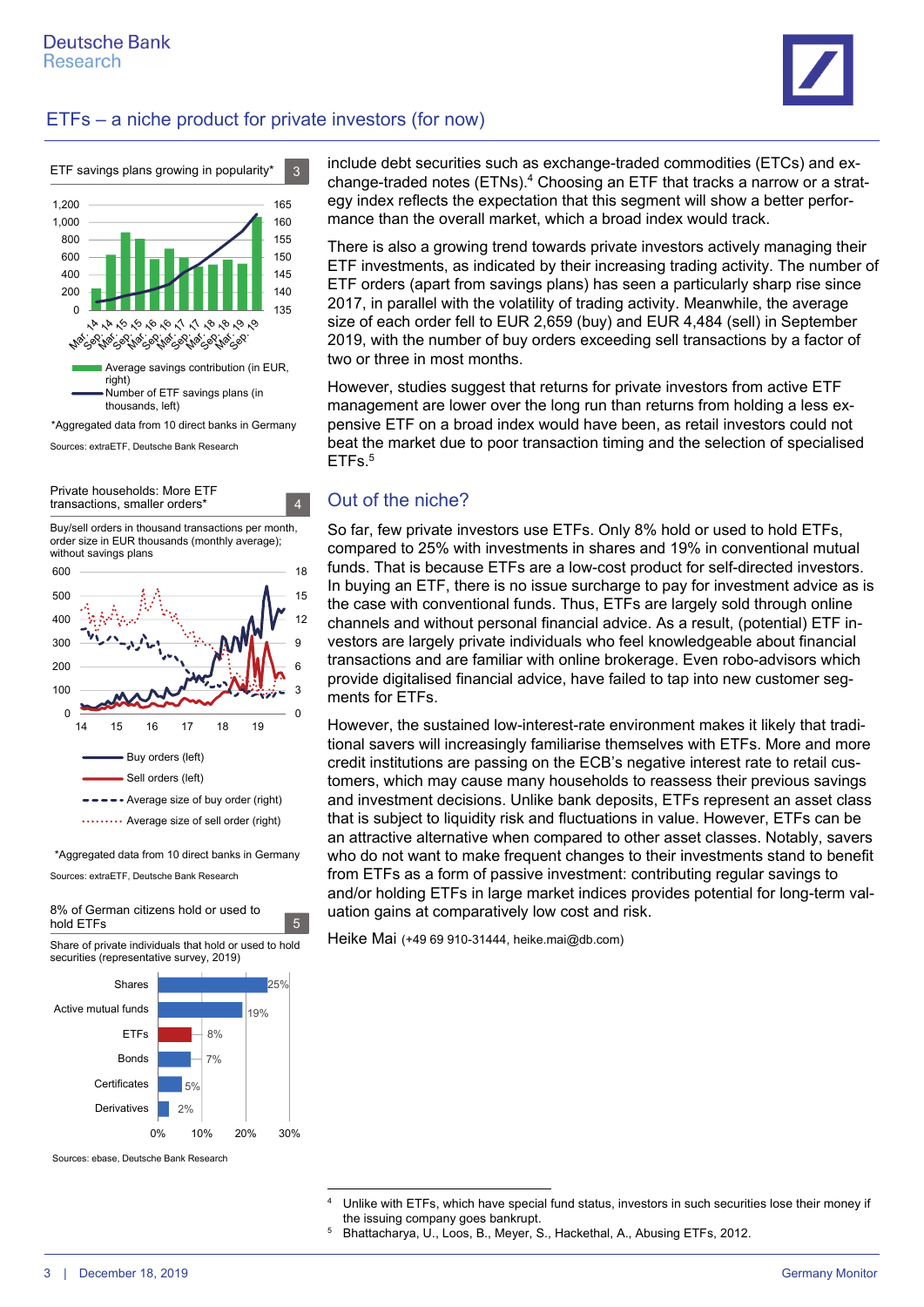



\*includes significant reclassification in Q3 18.

Source: Deutsche Bundesbank





 $\overline{a}$ 

## Bank lending and household deposits

#### *Loan volumes*

In Q3, lending to private households set another record. Loan volumes surged by EUR 17.9 bn compared to the previous quarter. Year-over-year growth went up further to 4.6%, marking 10 years of uninterrupted expansion.

Mortgages rose EUR 16.3 bn qoq, an all-time high. Annual growth reached 4.9%. Total net new mortgage lending in the first three quarters of 2019 stood at an impressive EUR 37 bn. In Q3, cooperative banks and savings banks achieved the largest-ever increases (EUR 5.2 bn and EUR 4.8 bn, respectively – both record figures). Large banks expanded their lending by a notable EUR 3.2 bn too. While the activation of the countercyclical capital buffer in Germany might dampen lending, its effect will probably be limited. German households' preference for longer-term fixed-rate mortgages continued: mortgages with a rate fixation period of 10 years or more accounted for 52% of total new mortgage lending, up from 47% a year ago. During the last ten years or so, property prices (country-wide, for existing and new flats) were up 5% p.a. on average, rising even more in recent years thanks to supply-related bottlenecks. With the underlying collateral value climbing, refinancing should not be a problem for those loans that have not been fully repaid. Moreover, a strong labour market (unemployment down to 4.9% in Q3) and rising real disposable incomes (+1.3% yoy in Q2) continue to create favourable homeownership dynamics. The debt-to-income ratio of German households, which climbed to 84.5%6 in Q2 2019, from 83.3% a year earlier, is a metric to watch.

In Q3, consumer loan growth flagged a bit. With a modest EUR 1.2 bn qoq uptick, yoy growth slowed to 4.5%, the lowest figure in three years. The entire increase came from foreign banks, which provided EUR 1.7 bn in new consumer loans. Net lending by savings banks and cooperative banks was negligible. At EUR -0.1 bn, the loan flow of large banks was negative. Debit balances inched up a moderate EUR 0.4 bn qoq and other loans were down a slight EUR 0.5 bn. Annual growth for debit balances rose to 0.7% and remained negative at -0.4% for other credits.

In Q3, a remarkable 28% of banks saw a rise in demand for mortgages, according to the bank lending survey (BLS). The level of interest rates and benign housing market prospects were the main background factors, as indicated by a net 28% and 17% of banks, respectively. A net 6% of banks reported an upturn in consumer loan demand. 10% of banks named low interest rates as the main factor, while 6% cited spending on durable goods such as cars and furniture. Banks are optimistic for the current quarter, with 17% and 6% foreseeing a further rise in demand for mortgages and consumer loans, respectively.

#### *Credit standards for approving loan applications*

Mortgage standards remained unchanged in the summer quarter. A small 3% of banks expect to ease their standards in the current quarter. Standards for consumer loans were also flat, while a slim 3% of banks expect to tighten in Q4. 7% (3%) of banks reported a higher share of rejected mortgage (consumer loan) applications. According to the ad-hoc questions of the BLS, the ECB's asset purchase programme (APP) did not affect German banks' lending standards at all. Yet both the APP and the negative deposit rate contributed to higher lending volumes, a desirable outcome from a policy-making point of view.

<sup>6</sup> ECB (2019). Household Sector Report Q2. November 11, 2019, p. 25.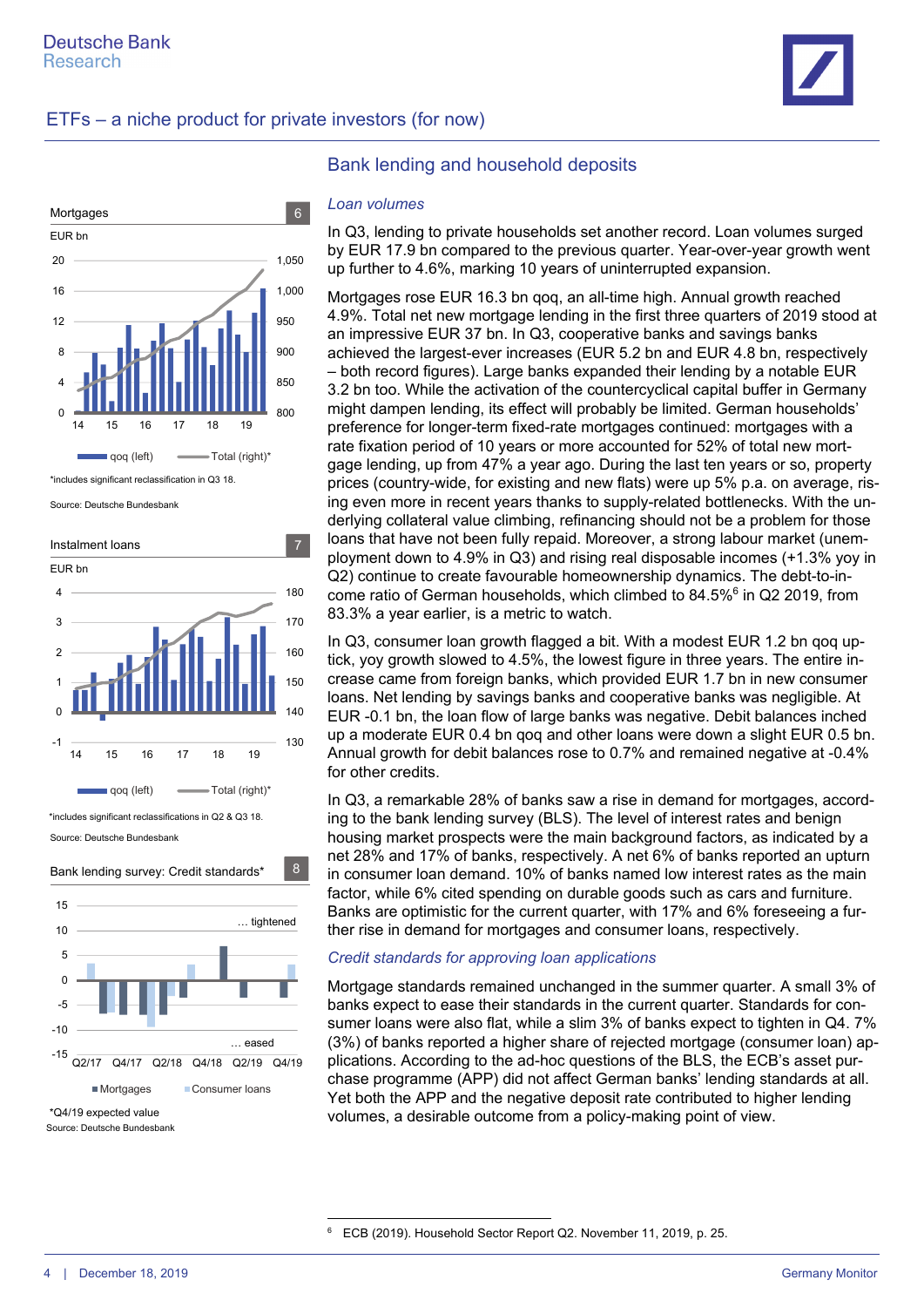



Source: Deutsche Bundesbank





Source: Deutsche Bundesbank

#### *Terms and conditions governing loan contracts*

The narrowing trend in mortgage margins, in place since 2012, came to an end in Q3. A notable 17% of banks reported wider margins on average loans. Even more significantly, margins on riskier mortgages rose at 28% of banks, with banks citing higher refinancing costs and balance sheet constraints as the main reasons. For riskier loans, banks' risk perception and reduced risk tolerance contributed to the widening, too. Unlike mortgages, margins declined for both average and risky consumer loans (reported by 10% of banks). On this front, pressure from competition was the main factor.

#### *Deposit volumes*

In absolute terms, deposits saw a weak EUR 13.6 bn qoq uptick in Q3, the smallest figure in seven quarters. Yoy growth slowed to 5.4%. At EUR 17.2 bn qoq, private households only just expanded their sight deposits. Savings deposits had significant outflows of EUR 3.6 bn, and time deposits were essentially flat. While rock-bottom yields have not impacted savings to date, the fact that some banks are imposing negative rates on deposits (at least for volumes of EUR 100,000 or more) is leading to negative sentiment around saving.

Among different banking groups, savings banks and cooperative banks saw the largest spikes in sight deposits at EUR 7.5 bn qoq and EUR 6.2 bn, respectively. Banks' net bond issuance was a negative EUR 5.7 bn. While it is too early to flag problems, the environment for bank refinancing was not particularly favourable in Q3.

### *Interest rates*

Since Q1, overnight deposit rates have been stuck at a symbolic 0.01% (EMU average: 0.03%) and are unlikely to rise anytime soon. The average rate for new mortgages in Q3 was down by an impressive 29 bp to a new record low of 1.34%. Since the start of the year, the mortgage-rate spread between Germany and the EMU average has widened and reached 43 bp in Q3. In September, the 10-year Bund yield fell to -0.57%. Correlation between the 10-year Bund yield and mortgage rates is around 98% and the downward trend in benchmark rates is the main reason for the decline in mortgage rates. Rates for new consumer loans were 14 bp lower at 5.92% (EMU: 6.24%).

Orçun Kaya (+49 69 910-31732, orcun.kaya@db.com)